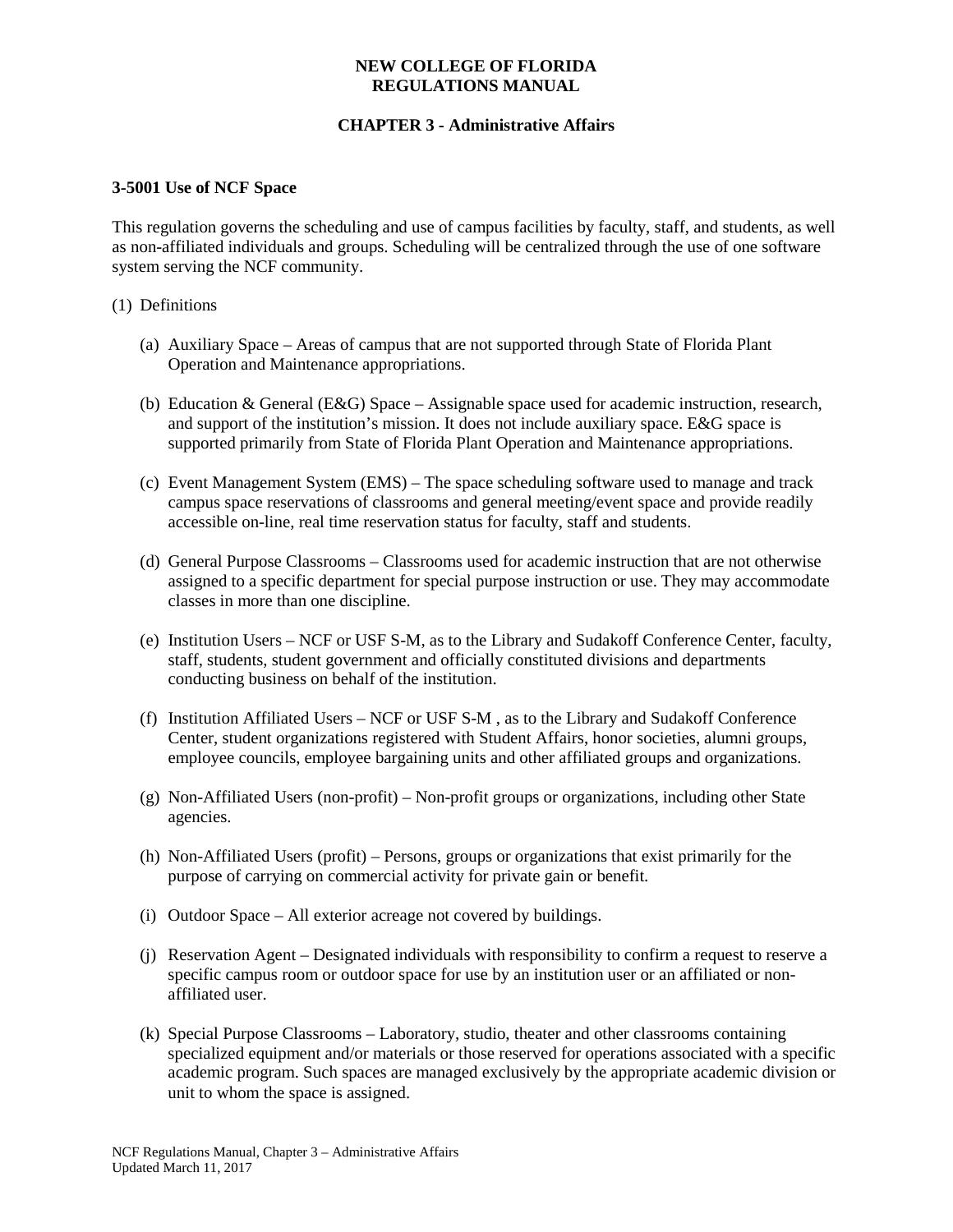# **CHAPTER 3 - Administrative Affairs**

- (2) Role of the Office of the Registrar. The Office of the Registrar is responsible for scheduling generalpurpose classrooms. The responsibility for coordination of all class schedules as to time and place of class meetings shall rest with the Office of the Registrar.
- (3) Role of Campus Space Scheduling Staff. Staff responsibilities include:
	- (a) Scheduling and coordinating arrangements for meetings, conferences, workshops, social functions and other events held in campus space including coordinating and supporting special events associated with campus space rented to non-affiliated individuals or organizations.
	- (b) Insuring the campus space scheduling software (Event Management System) is functioning properly, room characteristics and room inventory data is updated on a routine basis.
	- (c) Recommending and implementing campus space scheduling policies and procedures.
	- (d) Coordinating set-up and teardown of event requirements (tables, chairs, audio/visual equipment, etc.) with assistance from Physical Plant, Educational Technology Services, Parking Services and the NCF Police Department, as appropriate.
	- (e) Recommending and applying appropriate fee schedules for space usage.
	- (f) Coordinate USF S-M's requests for usage of Sudakoff Conference Center, Library (both are shared facilities) as well as other campus locations designated for such use.
- (4) General Meeting/Event Space Setup and Scheduling
	- (a) Guidelines regarding use, standardized request forms for the use of rooms on campus and a master calendar of space assignments will be available online and readily accessible to all campus constituents.
	- (b) Use of general meeting/event space will be scheduled on a first-come, first-served basis according to the following priorities:
		- 1. NCF or USF S-M's (Sudakoff and Library Only) faculty, staff, students, student government and officially constituted divisions and departments who conduct business on behalf of the institution.
		- 2. Student organizations registered with Student Affairs, honor societies, alumni groups, employee councils, employee bargaining units and other NCF affiliated groups and organizations.
		- 3. Non-NCF affiliated users (non-profit).
		- 4. Non-NCF affiliated users (profit).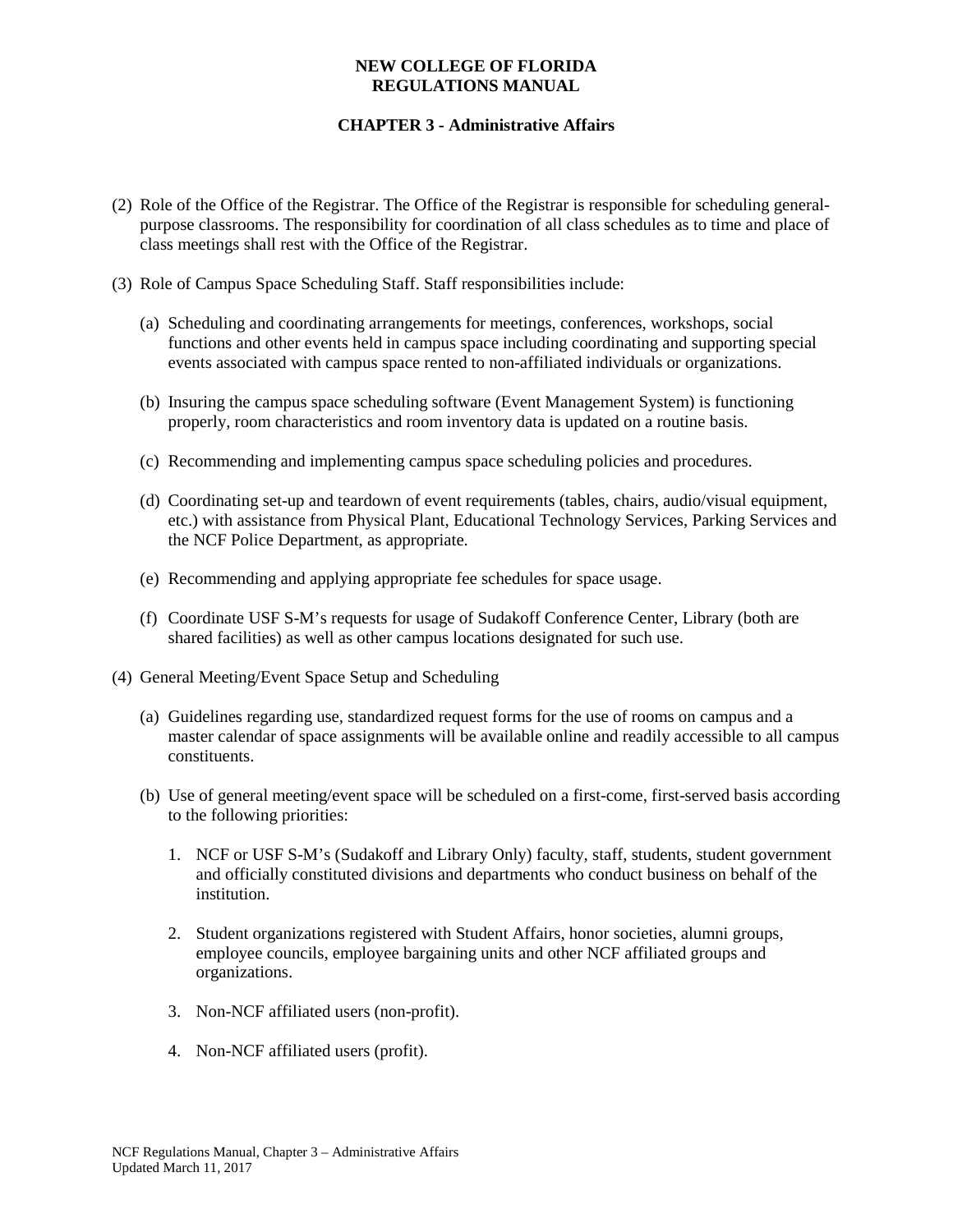## **CHAPTER 3 - Administrative Affairs**

- (c) Except as scheduled in accordance with this section, as a general rule, recurring reservations should not be scheduled more than six (6) months in advance. It is recognized that major events may require more extensive planning time than others. It is not intended that this flexibility be applied to normal meetings or occasional events of a minor nature.
- (d) When a prospective user requests general meeting/event space, the actual reservation for the room will only be placed if the room request is approved by the reservation agent.
- (e) Inter-Campus "bumping" whereby one institution requests the use of space previously reserved by another institution will necessitate the mutual agreement of both NCF and USF-SM.
- (f) Intra-Campus "bumping" whereby an entity within a single institution requests the use of space previously reserved by another entity with the same institution will be governed by each institution's internal operating procedures.
- (g) Meeting rooms in various locations on campus available for general use will be identified and special equipment, capacities, and uses will be defined.
- (h) Special arrangements of furniture, podiums, and audiovisual/technical services will be coordinated by CSS, with assistance from Educational Technology Services or Physical Plant.
- (5) Special Events Space Setup and Scheduling
	- (a) CSS coordinates and supports special events associated with campus space rented to all users. CSS's scope of authority focuses on Sainer, Sudakoff, College Hall and open areas within campus that can be used as event venues.
	- (b) CSS coordinates and supports special events as requested by institutional users and institution affiliated users. "Coordination" will include assuring that all service departments which may be affected are involved, and suggesting "best practices" which may assist the sponsoring department in effecting a successful event, etc.
	- (c) All non-affiliated users, whether sponsored or not, must complete a Facilities Request and Use Agreement Form (Addendum A [to be developed]) for review and processing by CSS. Requests for use of campus space must allow at least a fourteen-hour window for scheduling.
	- (d) All non-affiliated users, whether sponsored or not, are subject to paying a rental fee for space usage, unless a waiver is granted.
	- (e) All campus spaces, premises, equipment, or services identified as available for rental shall be listed together with the corresponding rental rate(s).
	- (f) Additional costs (e.g., onsite personnel, Physical Plant, Media Center, Parking Services, Utilities or Police) required to support special events shall be reimbursed to the appropriate unit(s), unless a waiver is granted.
- (6) Special Events Limitations for Non-Affiliated Users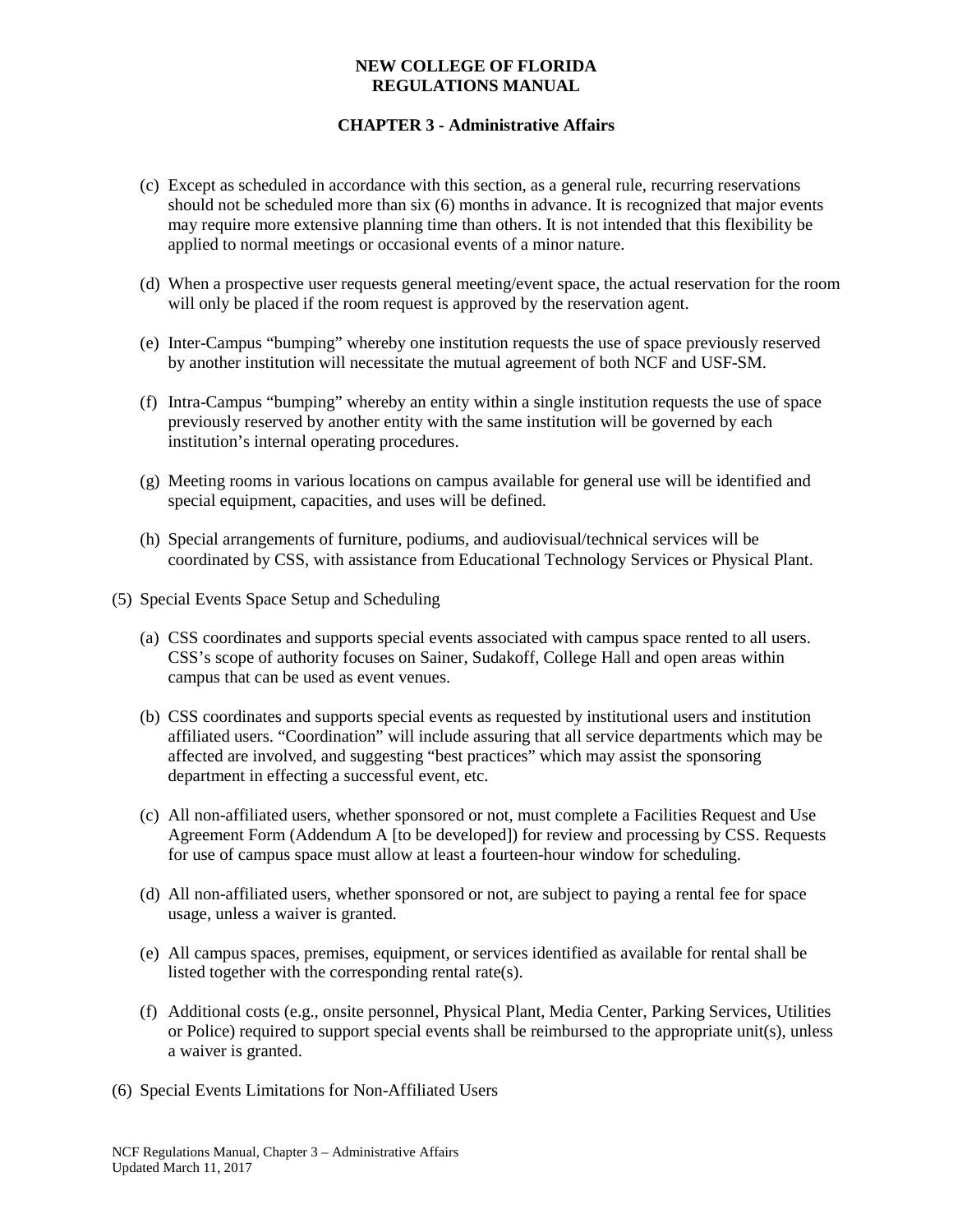## **CHAPTER 3 - Administrative Affairs**

- (a) Facilities may not be used in ways that interfere with or are detrimental to NCF's teaching, research, public service or support programs.
- (b) Campus facilities may not be used for private or commercial purposes such as solicitation, sales, advertising, or promotional activities unless such activities clearly serve educational purposes and are sponsored by or undertaken at the request of an appropriate NCF unit or are by contractual agreement with NCF.
- (c) Fundraising groups other than those sponsored by the New College Foundation or as otherwise noted in this section are strictly prohibited. Likewise, events determined to be detrimental to the purpose and image of the campus are prohibited. The United Way is recognized as the fundraising venue for community-based organizations and charities to solicit on campus.
- (d) CSS must review scope of all rentals including catering, decorations, entertainment, staging, and any tents in advance. CSS will coordinate reviews of lighting, floor plans, and tent setup concepts and coordinate placement with Physical Plant to guard against misplacement that may result in damage to underground utilities or other damage.
- (e) Candles and open flames are prohibited inside all facilities due to fire code regulations.
- (f) Caterers are to be reminded of the following:
	- 1. All spills are to be cleaned up immediately.
	- 2. No food shall be poured down any sink, especially grease or hot oil.
	- 3. All garbage must be removed at the conclusion of the event. The facilities do not provide garbage sites for caterers.
	- 4. Instructions from Events Assistants and Campus Police must be followed.
	- 5. Caterers will ensure that facilities are returned to their original conditions.
	- 6. All activities must be coordinated with CSS.
- (g) If entertainment is contracted for events, CSS must be made aware of the name and nature of the entertainment. CCS reserves the right to seek the opinion of designated senior management of NCF or USF S-M if questions arise on the number of musicians, and the volume of the music played. All outdoor music must end at 11:00 p.m.
- (h) CSS shall normally determine which priority category the proposed use of a given space falls. Designated NCF senior management shall resolve appeals of any such decisions.
- (i) Sponsors of all events that are not directly related to NCF business will be charged for the use of the facilities in accordance with the schedule of charges mutually approved by NCF and published by CSS.